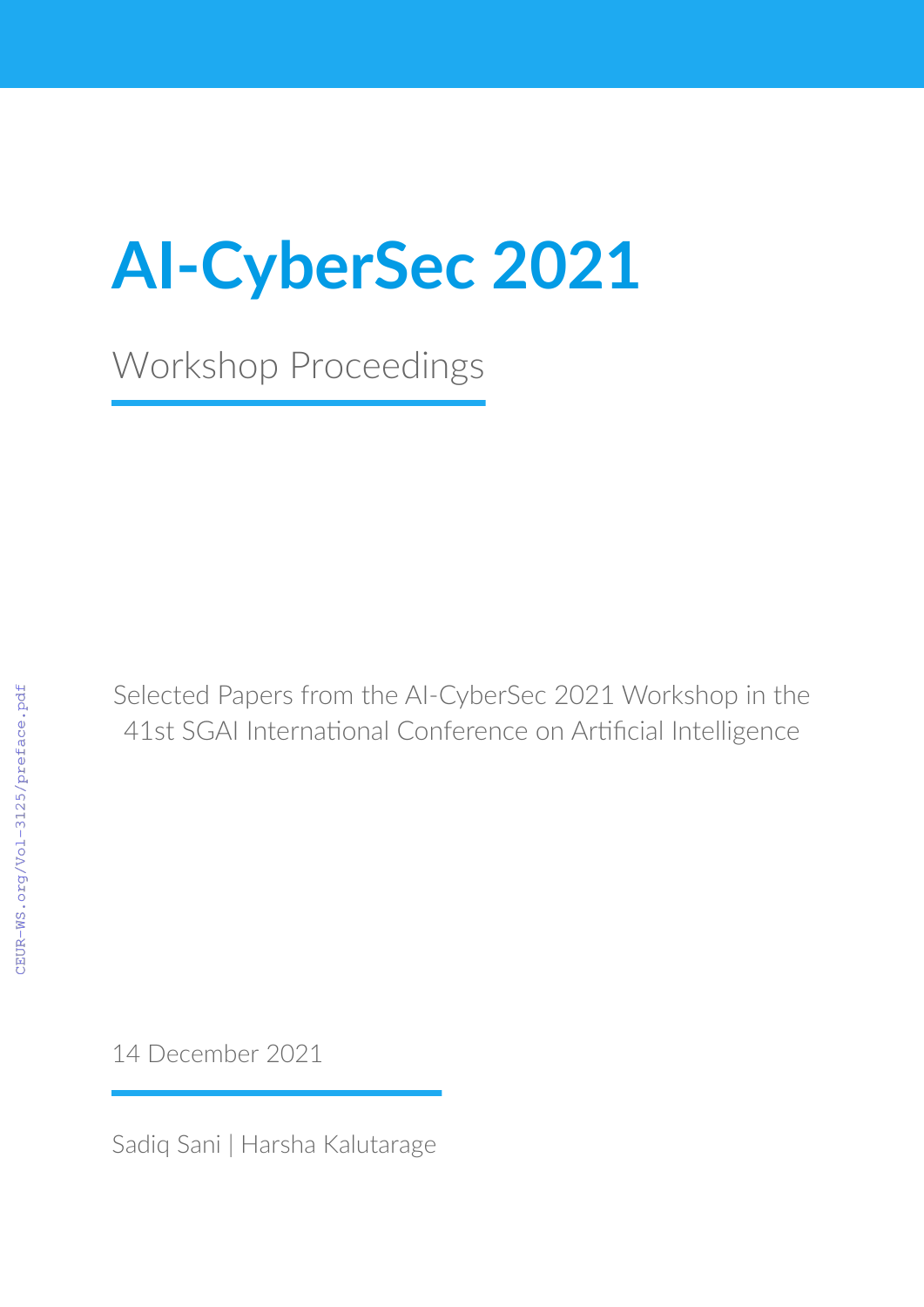## AI-CyberSec 2021- 1st International Workshop on Artificial Intelligence and Cyber Security

Artificial intelligence (AI) is currently driving transformations in many fields, and cybersecurity is no exception. With recent advances in AI, security practitioners have applied AI to improve the security posture of networks, systems, and devices with significant success. However, along with the benefits of AI, new concerns are emerging; including safety & ethics, privacy & data protection, and data quality and adversarial attacks that exploit the vulnerabilities of AI systems. In addition, AI can be used to create more sophisticated attacks triggering an AI arms race between defenders and attackers. In order to effectively use AI for cybersecurity and to address these challenges, novel ideas and effective approaches must be explored.

This volume consists of the papers that were presented at the 1st International Workshop on Artificial Intelligence and Cyber Security<sup>1</sup>, co-located with the 41st SGAI International Conference on Artificial Intelligence (AI-2021) on December 14th, 2021. The workshop focused on three research areas that intersect with AI and Security:

- 1. **AI for cybersecurity**  studies that cover effective use of AI techniques to improve the security of systems and networks
- 2. **Malicious use of AI**  studies that cover how advances in AI lead to new types of threats, expanding the existing threat landscape
- 3. **Cybersecurity for AI**  studies that cover vulnerabilities of AI-enabled systems and how to protect AI-enabled systems from potential threats

On this occasion, 22 submissions were received, of which 9 were accepted for presentation at the workshop and inclusion in the proceedings. Each submission was reviewed by two or more subject matter experts.

(Editors)

06 March 2022 Sadiq Sani, Harsha Kalutarage

<sup>1</sup> -<https://sites.google.com/view/ai-cybersec-2021/home>